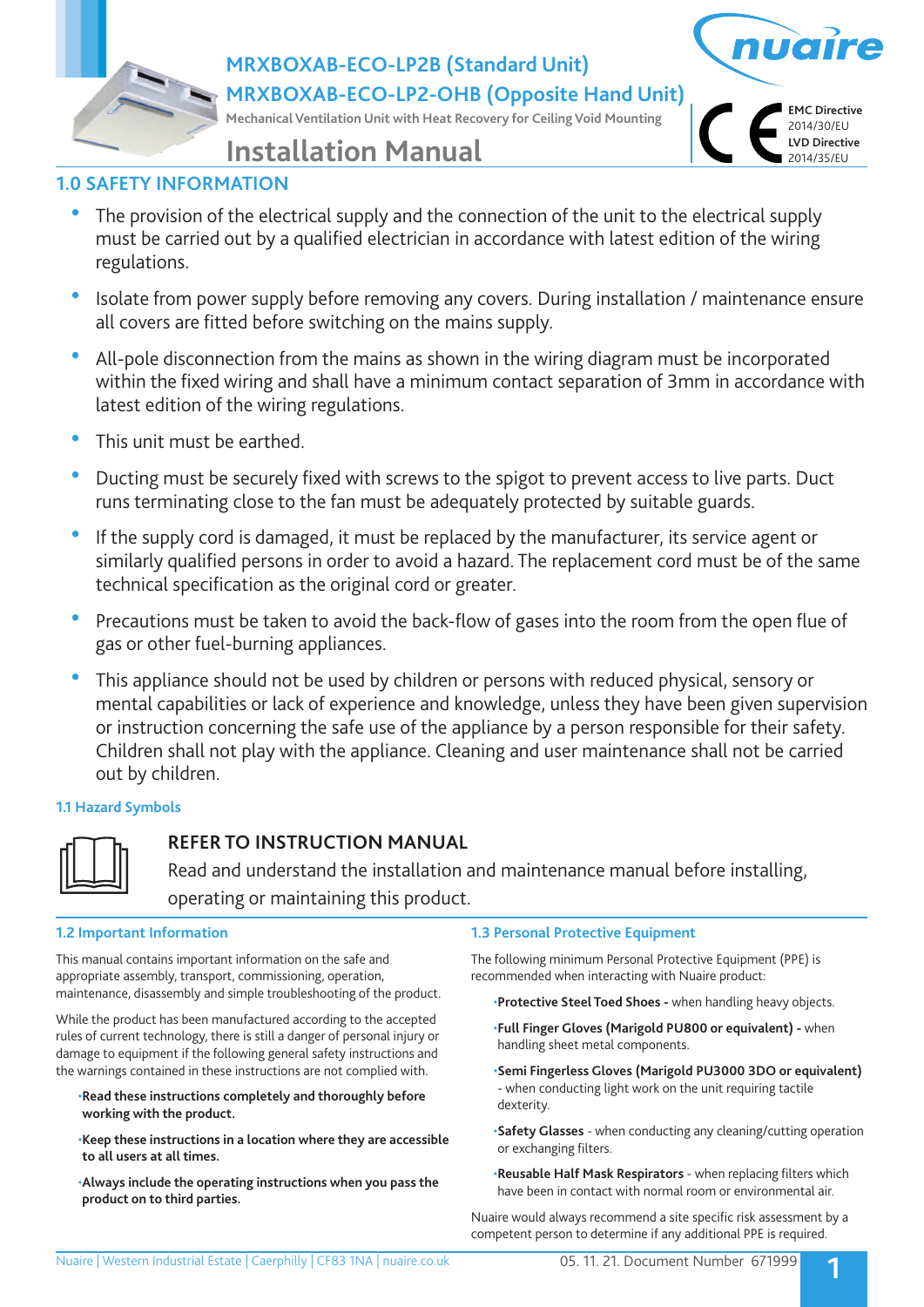# **2.0 INTRODUCTION**

The LP2 ceiling void mounted unit is designed to provide mechanical supply and extract ventilation with heat recovery and incorporates HX bypass.

The unit is fitted with two independent fans. Each fan has full speed control for background and boost ventilation rates. To recover heat from the extract air the heat exchanger block is utilised. The heat exchanger can recover up to 80% of the normally wasted heat.

### **The unit must remain switched on at all times to maintain ventilation within the dwelling. Turning the unit off will cause long term damage to the unit and building fabric.**

**This appliance is not intended for use by persons (including children) with reduced physical, sensory or mental capabilities, or lack of experience and knowledge, unless they have been given supervision or instruction concerning the use of the appliance by a person for their safety. Children should be supervised so that they do not play with the appliance.**



### **Spigots 1 to 4**

- 1. Intake Air (Fresh air from outside).
- 2. Supply Air (Supply in to house).
- 3. Extract Air (Warm stale air from house).
- 4. Exhaust Air (Waste air to oustide).

#### **2** Unit Airflow Paths (Opposite Hand Unit Configuration)



#### **Spigots 1 to 4**

- 1. Intake Air (Fresh air from outside).
- 2. Supply Air (Supply in to house).
- 3. Extract Air (Warm stale air from house).
- 4. Exhaust Air (Waste air to oustide).

# **3.0 MECHANICAL INSTALLATION**

Installation must be carried out by competent personnel in accordance with the appropriate authority and conforming to all statutory governing regulations. All mains wiring must be in accordance with the current I.E.E. Regulations, or the appropriate standards. Ensure that the mains supply (Voltage, Frequency and Phase) complies with the rating label.

Please note a clear working space is required around the installed unit to allow the cover to be removed and provide sufficient access for maintenance such as filter change.

The fan must be installed indoors, in a suitable ceiling void away from direct sources of frost, heat, water spray or moisture generation. For a vibration-free result the unit must be mounted to a solid surface in the void.

The unit is designed for ceiling mounting only (Horizontal surface).

The unit is supplied with a steel mounting bracket.

Position & secure the steel bracket to the ceiling using appropriate fixings (supplied by others), ensuring that the two outer fixing holes on the unit are accessible (Figure 3).

### **The mounting bracket should be on the same side as the condensate take off.**

3. The unit can now be offered into position & located into the mounting bracket.

4. Using appropriate fixings (supplied by others) fix the unit to the ceiling. It is recommended that the unit is fixed through three holes on the non-bracket side and the two outer holes on the bracket side.

### **The unit must be installed in an upright position as shown for the condensate drain and for compliance with safety regulations relating to IP protection for water drip ingress.**





## **3.1 Condensate Drain Installation**

•Unit comes complete with external drain pipe (21.5mm waste pipe). Use conventional plumbing connections to link up with U-trap or alternative drain method (Solvent cement connections or compression fit connections are recommended). The condensate must be discharged under a water level in a U-trap drainpipe or an alternative drain method which acts as an airlock.

- •This condensate discharge connection is suitable for 21.5mm dia. overflow pipe. Solvent cement should be used to make the joint.
- •If using a U-trap please ensure the U-trap has been filled to a suitable level of water to avoid any air locks.
- •If the condensation pipe is fitted in an unheated space the pipe should be in insulated to prevent freezing.

Nuaire recommend MVHR-DRAIN be used as the primary condensate take-off (Figure 5 and 6).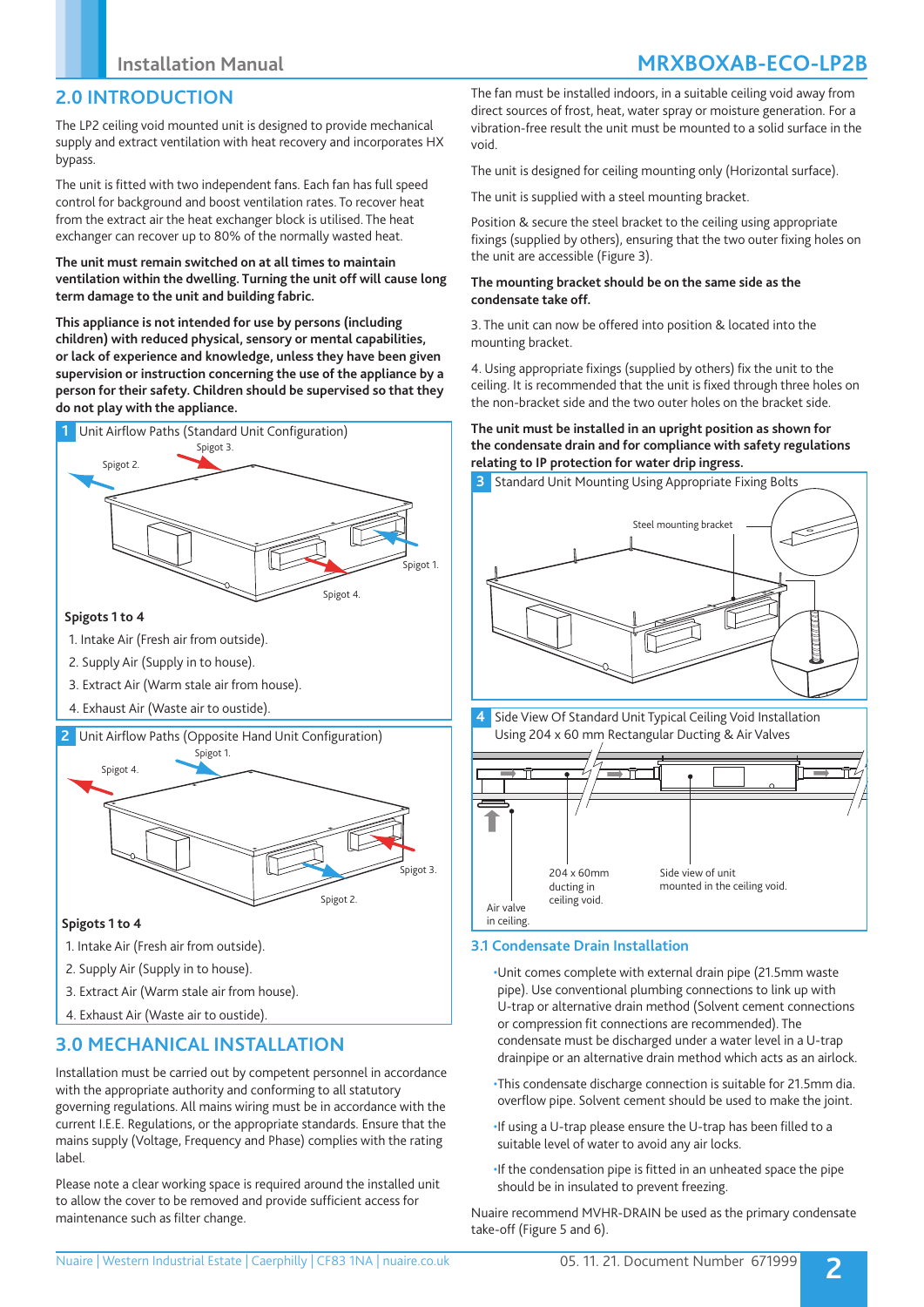# **Installation Manual MRXBOXAB-ECO-LP2B**



**6** MVHR-DRAIN Installation



#### 3.1.1 MVHR-DRAIN Installation

Offer up the MVHR-DRAIN inlet to the threaded tail of the appliance waste outlet or MVHR-DRAIN knuckle or running adaptor, and tighten the threaded cap sufficiently hand-tight to provide a water-tight seal (check that the cap screws on square and does not 'cross-thread'). When the screwed cap is tight, the MVHR-DRAIN body is secure.

- •Cut the pipe to length, allowing for the full compression socket depth (using an appropriate pipe cutter, such as a Hepworth ratchet pipe cutter).
- •Remove any 'swarf' from the end of the plastic pipe. Ream the copper pipe end to remove any 'burr', and file if necessary to remove any external sharp edges. Mark the socket depth on the pipe, and check that the pipe section to be jointed is free of any surface damage which may affect the joint seal.
- •Unscrew the cap from the MVHR-DRAIN outlet, and slide the cap and rubber seal onto the pipe.
- •Insert the pipe end fully into the socket.

•Slide the rubber seal and screwed cap up against the face of the socket, and tighten the cap sufficiently hand-tight (check that the cap is square to the body and does not 'cross thread'). Hand tight should be adequate to form a proper seal.

#### **3.2 Extract & Supply Areas**

The unit is designed to extract air from all wet rooms e.g. bathroom, kitchen, en-suite, utility room (with sink).

WC's do not need to be ventilated if openable windows are fitted.

Supply air should be to all habitable rooms e.g. bedrooms and lounge. Extract & Supply grilles should be adjustable valve types (not supplied).

External grilles must have a minimum free area of 12,250 mm<sup>2</sup>.

#### **3.3 Ducting Installation**

Before commencing ducting installation reference should be made to building regulations document "Domestic ventilation compliance guide". This document supports ADF2010 and details installation, testing and commissioning of all ventilation systems.

It is recommended that rigid ducting must be used it all times. Flexible ducting has a very high resistance and it is impossible to calculate how much resistance will be on a system if used. If used the flexible ducting must be kept to a minimum and should always be pulled taut. A maximum of 300mm should be used on each leg.

To prevent condensation on the outside of the outside air inlet duct and the air outlet duct from the MRXBOXAB-ECO-LP2, these ducts should be insulated.

Ducting must be installed in such a way that resistance to airflow is minimised. Bends should be kept to a minimum.

A minimum distance of 300mm between the appliance and any bends in ductwork is recommended.

204 x 60mm rectangular ducting should be used (refer to dwelling ducting design drawing, Figures 8 & 10 for further information).

Ducting joints must be sealed with silicone type sealant and needs to be taped. Ducting shall be adequately and reliably fixed to the appliance.

#### **3.4 Ventilation Flow Rates**

**Any air intake terminal MUST be installed in accordance with the appropriate regulation.**

**As a guide, the BS5440 series of British Standards deals with this issue and currently states that an air intake must be at a minimum distance of 300mm from a gas boiler balanced flue.**

**Installers are advised to be aware of the requirements of this standard when installing 'through the wall' supply air ducting.**

#### 3.4.1 ADF 2010 - Extract Ventilation Rates

| <b>Room</b>               | Min high rate | Min low rate                             |  |  |
|---------------------------|---------------|------------------------------------------|--|--|
| Kitchen                   | $13$ $1/s$    | Total extract rate<br>should be at least |  |  |
| Utility Room              | $8$ I/s       |                                          |  |  |
| Bathroom                  | 81/s          | the whole dwelling                       |  |  |
| Sanitary<br>Accommodation | $6$ I/s       | ventilation rate given<br>in table 2.    |  |  |

#### 3.4.2 Whole Dwelling Ventilation Rates

|                                                    | Number of bedrooms in dwelling |    |    |    |    |  |
|----------------------------------------------------|--------------------------------|----|----|----|----|--|
|                                                    |                                | 2  |    |    |    |  |
| Whole dwelling<br>ventilation rate<br>(1/s)<br>1,2 | 13                             | 17 | 21 | 25 | 29 |  |

**1. In addition, the minimum ventilation rate should be no less than 0.3 l/s per m2 of internal floor area. (This includes all floors, e.g. for a two-story building add the ground and first floor areas).**

**2. This is based on two occupants in the main bedroom and a single occupant in all other bedrooms. This should be used as the default value. If a greater level of occupancy is expected add 4 l/s per occupant.**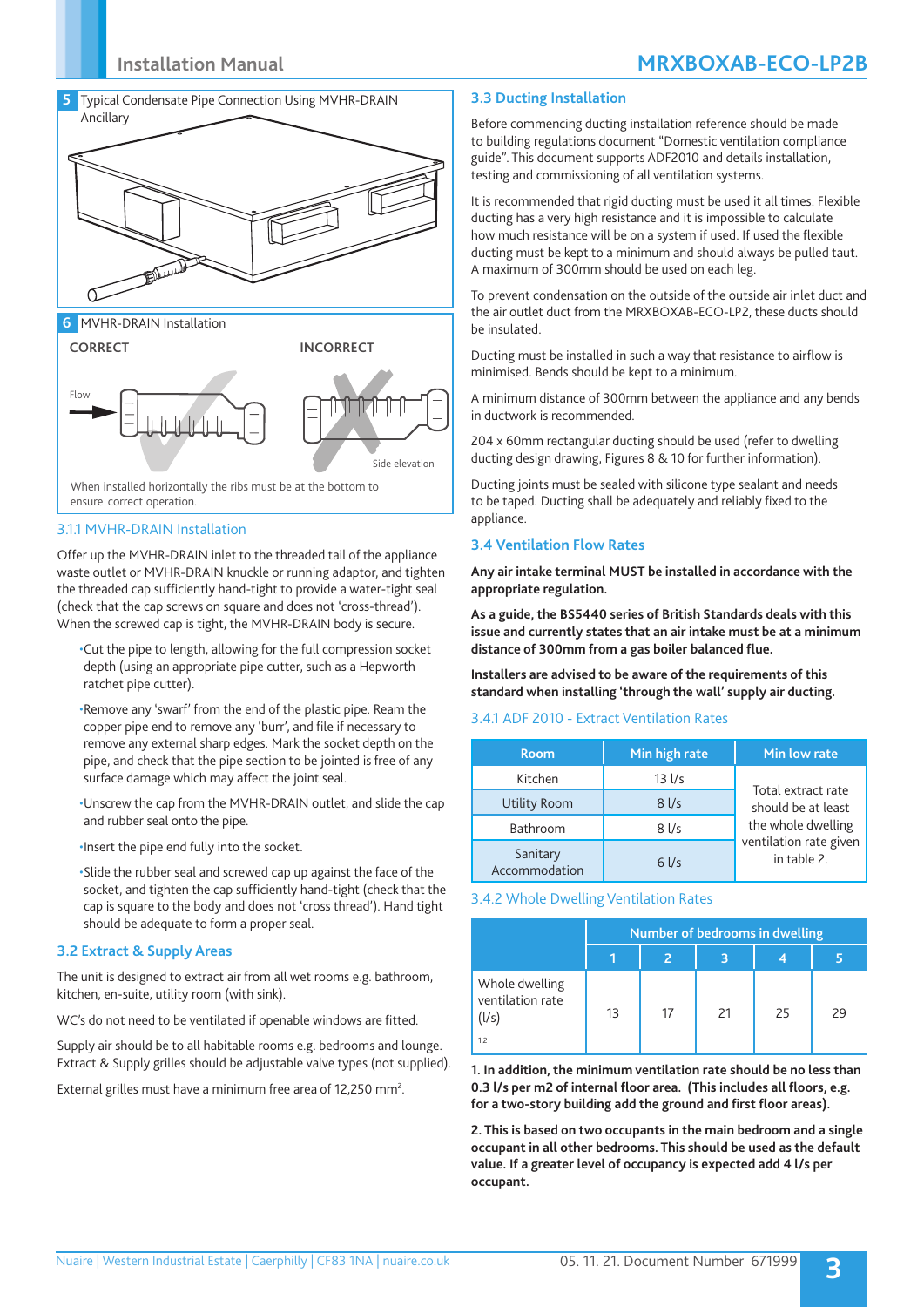## **3.5 ADF 2010 Ventilation Calculations Design of MVHR Systems**

The MVHR system has been sized for the winter period. Additional ventilation may be required during the warmer months and it has been assumed that the provisions for purge ventilation (e.g. openable windows) could be used.

**Step 1:** For any design air permeability, determine the whole dwelling ventilation supply rate from **Table 2.**

As an alternative where the design air permeability is intended to be leakier than (>) 5m3/(h.m2) 50 Pa, allow for infiltration for all dwelling types by subtracting from the whole dwelling ventilation supply rate from Table 2; 0.04 x gross internal volume of the dwelling heated space (m3).

**Step 2:** Calculate the whole dwelling extract ventilation rate by summing the individual room rates for 'minimum high rate' from **Table 1.** 

(For sanitary accommodation only, as an alternative, the purge ventilation provisions given in ADF 2010 can be used where security is not an issue. In this case 'minimum high extract rate' for the sanitary accommodation should be omitted from the step 2 calculation).

**Step 3:** The required airflow rates are as follows:

The maximum whole dwelling extract ventilation rate (e.g. boost) should be at least the greater of step 1 and step 2.

Note that the maximum individual room extract rate should be at least those given in **table 1** for minimum high rate.

The minimum air supply rate should be at least the whole building ventilation rate found in step 1.

### **For Scotland refer to BRE Digest 398.**

For further information refer to the "Domestic Ventilation Compliance Guide".

## **3.6 Pre Commissioning MRXBOXAB MVHR Units**

MRXBOXAB units are designed to ventilate the whole dwelling and must not be used during site construction or the clean-up period. Cement and plaster dust can be abrasive and can affect fan performance and reliability. Please ensure that the filters are checked prior to commissioning to ensure there is no build-up of dust or debris.

While the property is drying out, very high moisture levels are likely to occur. Therefore it is advisable that if the installation and building works are complete the unit is left running. If the building works are not complete please close the air valves or cover up the air valves to prevent condensation forming in the ductwork and the MRXBOXAB unit due to natural migration of warm air.

## **3.7 Dimensions (mm) - Standard Unit Configuration**

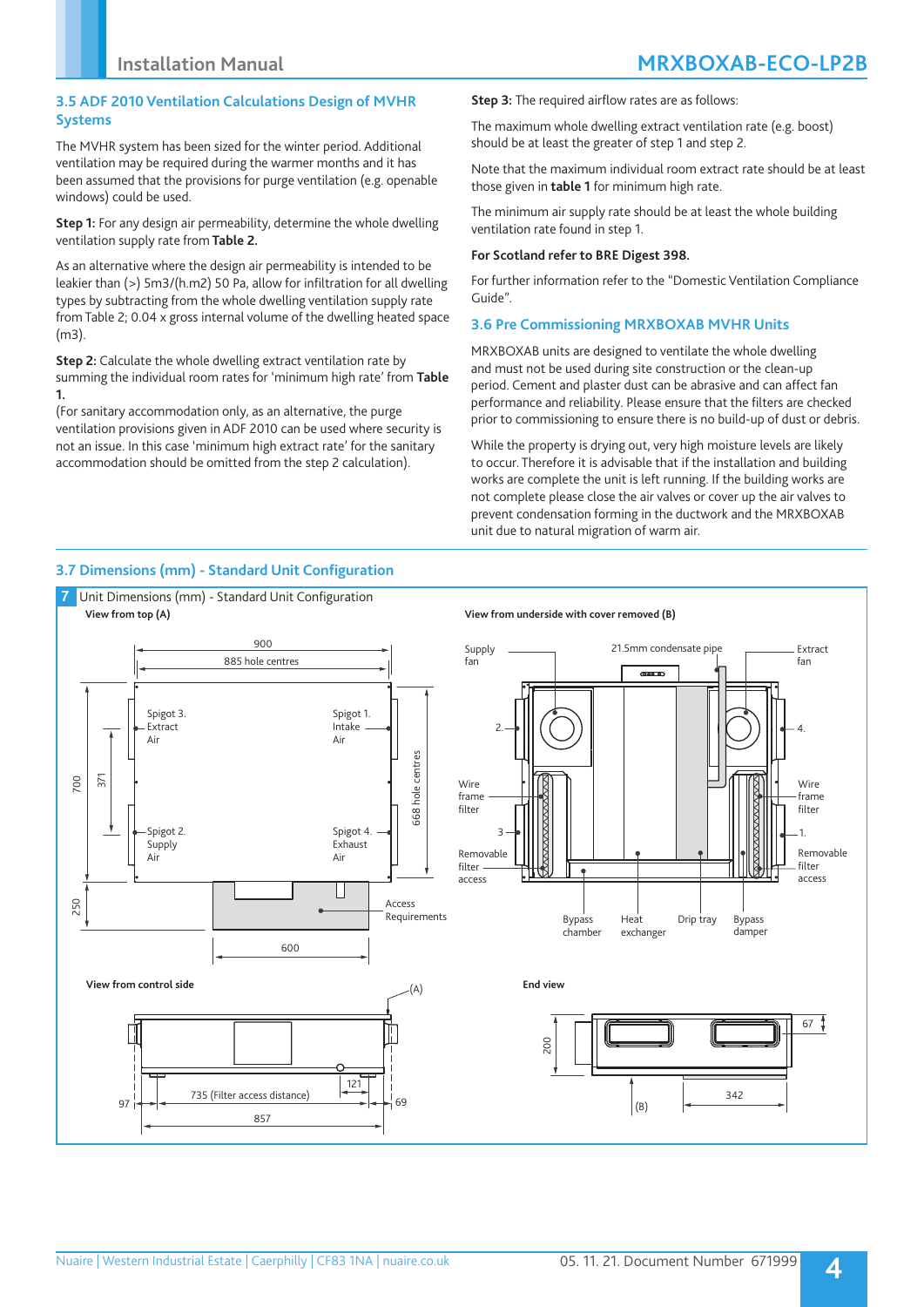## **3.8 Typical Ducting Installation - Standard Unit Configuration**



## **3.9 Dimensions (mm) - Opposite Hand Unit Configuration**

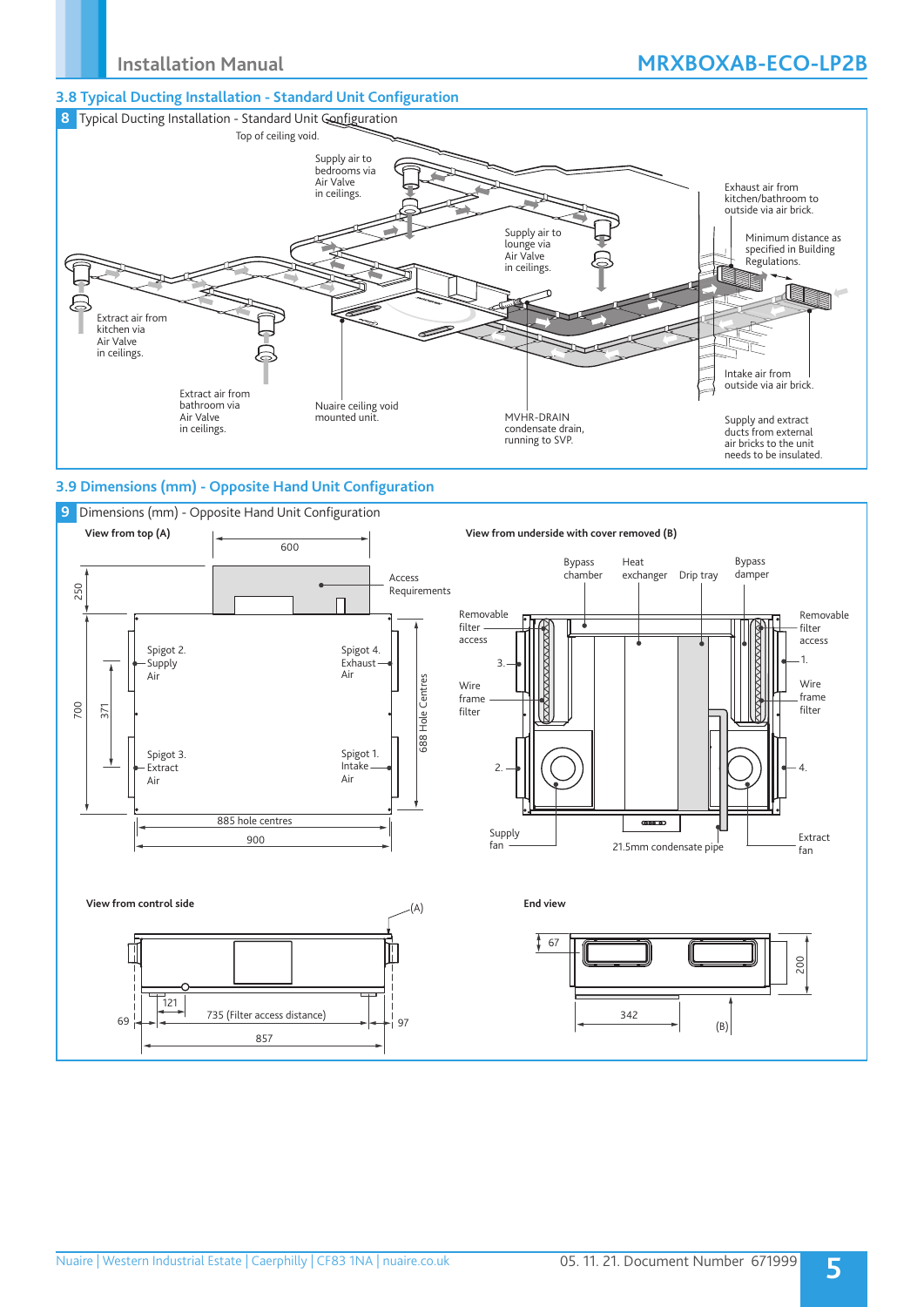# **Installation Manual MRXBOXAB-ECO-LP2B**

## **3.10 Typical Ducting Installation - Opposite Hand Unit Configuration**



## **4.0 ELECTRICAL INSTALLATION**

**For good EMC engineering practice, any sensor cables or switched live cables should not be placed within 50mm of other cables or on the same metal cable tray as other cables.**

**The electrical connection of the unit must be carried out by a qualified electrician.** 

The unit is supplied with a flexible cord for connection to the mains supply.

## **4.1 Electrical Information**

#### **Electrical details:**

**Voltage: 240V 1ph 50Hz**

**Consumption: 1.3 Amp** 

**This unit must be earthed.**

**The cable from the mains power supply should be connected to a fixed wiring installation, via a fused isolator, in accordance with current IEE wiring regulations.**

Wiring is for reference purposes only as the connections in Figure 11 are factory fitted. The unit is pre-wired with a 2 metre fly lead.

## **4.2 PCB Details**



## **4.3 Wiring Diagrams**

## 4.3.1 Unit Serving Kitchen & Bathroom

**Disconnection from the supply mains must be incorporated within the fixed wiring in accordance with the wiring regulations and shall have a minimum contact separation of 3mm.**

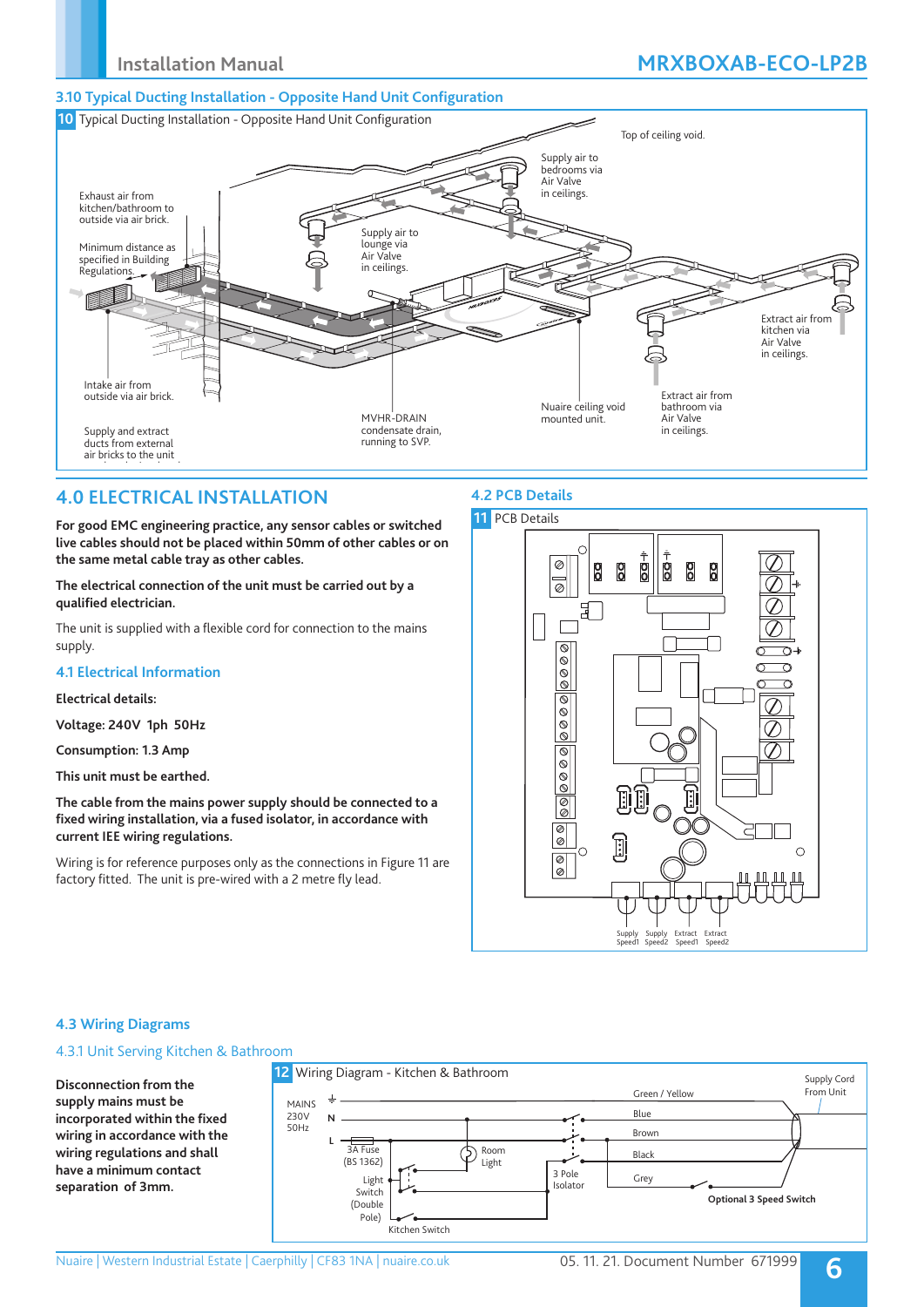# **Installation Manual MRXBOXAB-ECO-LP2B**

## 4.3.2 Unit Serving Kitchen & 2 Bathrooms

**Disconnection from the supply mains must be incorporated within the fixed wiring in accordance with the wiring regulations and shall have a minimum contact separation of 3mm.**



# **5.0 COMMISSIONING**

**The filters fitted inside the unit are protected with a plastic film. Prior to commissioning remove the covers (Figure 14), take off the film and replace.**

- •For the required air flow rates please refer to the design specification for the property, follow Section 3.5, or refer to building regulations ADF 2010.
- •The unit is supplied with independent control for both normal and boost airflows (Figure 14).

•Correct commissioning is essential to ensure the ventilation air flowrates are met. It also ensures the unit is not over ventilating and causing excessive power consumption.

- •Commissioning should be carried out in accordance with building regulations document "Domestic ventilation compliance guide".
- A calibrated moving vane anemometer and hood will be required to carry out commissioning.
- •Adjustment valves should be locked in place to prevent further adjustment.

•Once commissioned the home owner / tenant should be informed that the unit should not be adjusted as it will have a detrimental effect on the indoor air quality and could result in condensation and mould growth. The label covering the control has an adhesive panel which should be removed post commissioning to prevent tampering.



# **6.0 CONTROLS**

## **6.1 Integral Automatic HX Bypass (AB Units Only)**

Intake and extract temperatures are monitored at the point the airflows enter the unit, if the range falls within the set parameters the bypass damper is opened automatically to target an indoor comfort temperature all year round.

**The extract temperature is an average from all wet rooms. If this exceeds 25°C the unit may go into bypass depending on outside temperatures.**

## **6.2 Frost Protection**

In the event of the intake air temperature at the unit dropping below the predetermined set point (-5°C as standard) the supply fan will reduce to minimum speed, once the temperature rises above the set point the fan will return to its commissioned speed.

**This mode will only activate after ten days of continuous run time. If commissioning of the unit is outside of this time frame please notify the after sales department prior to site visit.**

## **6.3 Status Indication**

The status of the unit is indicated by a series of LED's on the control box cover. The variants are listed below.